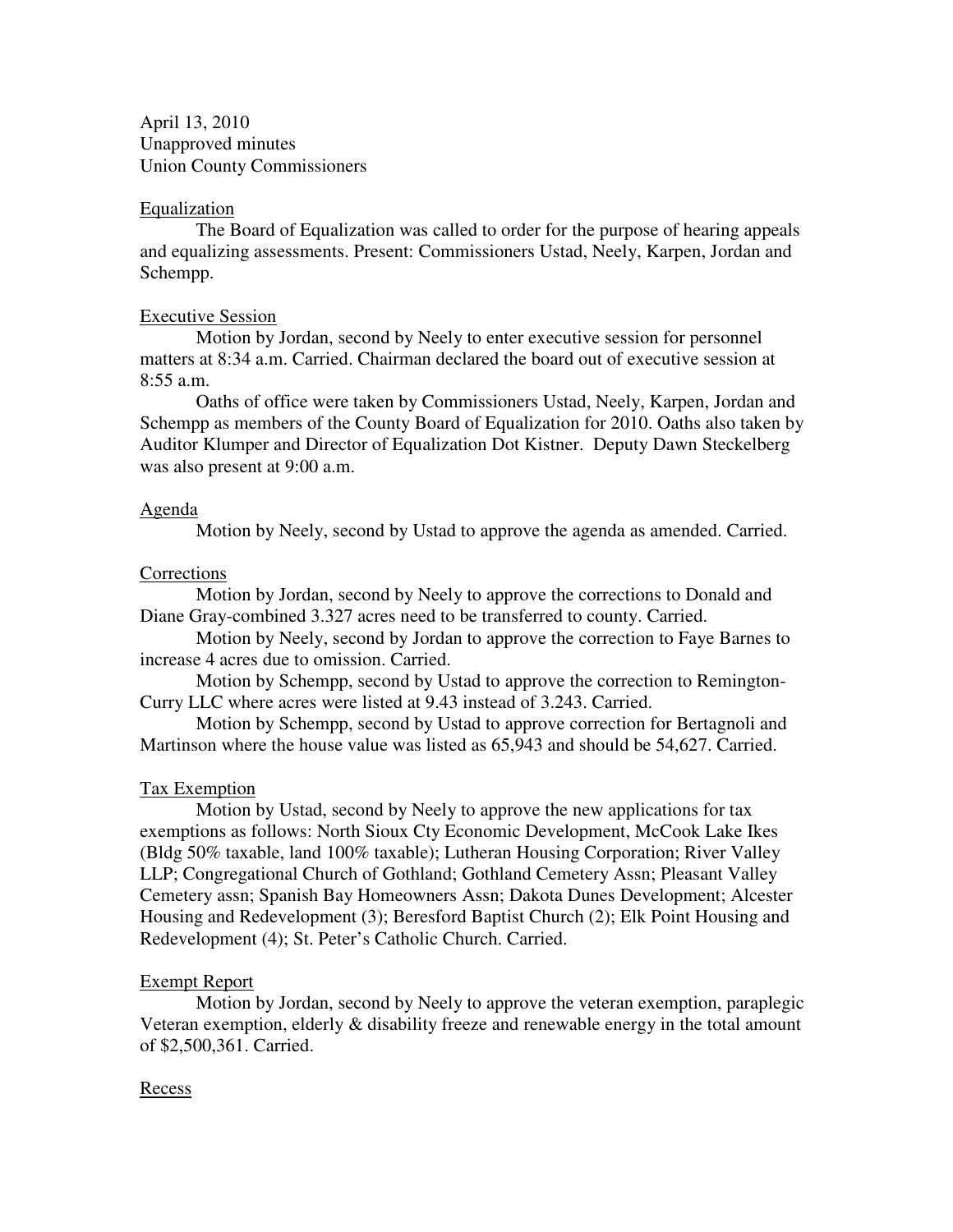Chairman declared a recess at 9:23 until 10:00 a.m.

# Equalization appeals

2010-01. Verle and Margaret Anderson. Jefferson City. Lots 4 and 5 Truhe 1<sup>st</sup> Addition of Tract 1 SE1/4SW1/4. Local board-change from 159,328 to 123,000. Assessor recommended 132,940. Motion by Jordan, second by Schempp to approve Assessor's recommended value of 132,940. Carried.

2010-02. Verle and Margaret Anderson. Jefferson Twp. Appealing value because they purchased this property at sheriff's sale for \$305. Assessor recommends value to change from 7916 to 3589. Motion by Jordan, second by Neely to approve the Assessor's recommended value of 3589. Carried.

2010-03. Wegher Construction. Jefferson Twp. Lot 90 Wynstone  $12<sup>th</sup>$  Addition. Appealing for owner occupied. Assessor recommended changing the class from NAC to NACO and NAC1 to NAC10. Motion by Jordan, second by Ustad to approve the change of class recommended by the Assessor. Carried.

2010-04. Wegher Construction. JeffersonTwp. Lot 80 Wynstone  $9<sup>th</sup>$  Addition. Appeal is due to the sales price for parcel was 314,000. Assessor recommends changing the class change from NAC to NACO; and NAC1 to NAC10 and value change from 144,505 to 134,348 and 144,506 to 134,349. Motion by Jordan, second by Schempp to approve the Assessor's recommended changes of class and value. Carried.

2010-05. Scott and Heidi Kolleck. (present) Richland Twp. Assessor recommends the value change from 185,380 to 142,482. Motion by Schempp, second by Jordan to approve the assessor's recommended change of 142,482. Carried.

2010-06. Jon and Cynthia Ebner. Dakota Dunes. Appealing because value too high. Assessor recommends changing from 216,061 to 211,000. Motion by Schempp, second to Jordan to approve the Assessor's recommended value of 211,000. Carried.

2010-07. Daniel and Ann McManus. Dakota Dunes. Appeal because the appraised value was higher than the actual cost of the new construction. Assessor recommends the value change on the structure from 456,585 to 399,120. Motion by Jordan, second by Neely to approve the Assessor's recommended value of 399,120. Carried.

2010-08. Marian Kosmowski and Metarda Slominska. Lot 11 Dakota Dunes GC 13<sup>th</sup> Addition, Dakota Dunes. Appeal because of the value of the addition to their home. Assessor recommends changing value from 471,273 to 433,737. Motion by Jordan, second by Schempp to approve the Assessor's recommendation of 433,737. Carried.

2010-09. Timberlake Development. Lot 14 Dakota Dunes GC  $26<sup>th</sup>$  Addition. Appealing due to missing the filing date for owner occupied. Assessor recommends changing the class from NAC to NACO and NAC1 to NAC10. Motion by Jordan, second by Ustad to approve the Assessor's recommendation of class change from NAC to NACO and NAC1 to NAC10. Carried.

2010-10. Jack and Sally Sorensen. Lot 28 Dakota Dunes GC  $26<sup>th</sup>$  Addition. Appeal because sales occurring in 2010 were \$275,000 for similar structures. Assessor recommended changing value from 260,080 to 245,000. Motion by Jordan, second by Schempp to approve the Assessor's recommended value of 245,000. Carried. 2010-11. Deborah Jesse. Lot 8 Meadows  $10<sup>th</sup>$  Addition. Appeal due to increased value above fair market value. Assessor recommends change from 316,480 to 274,090. Motion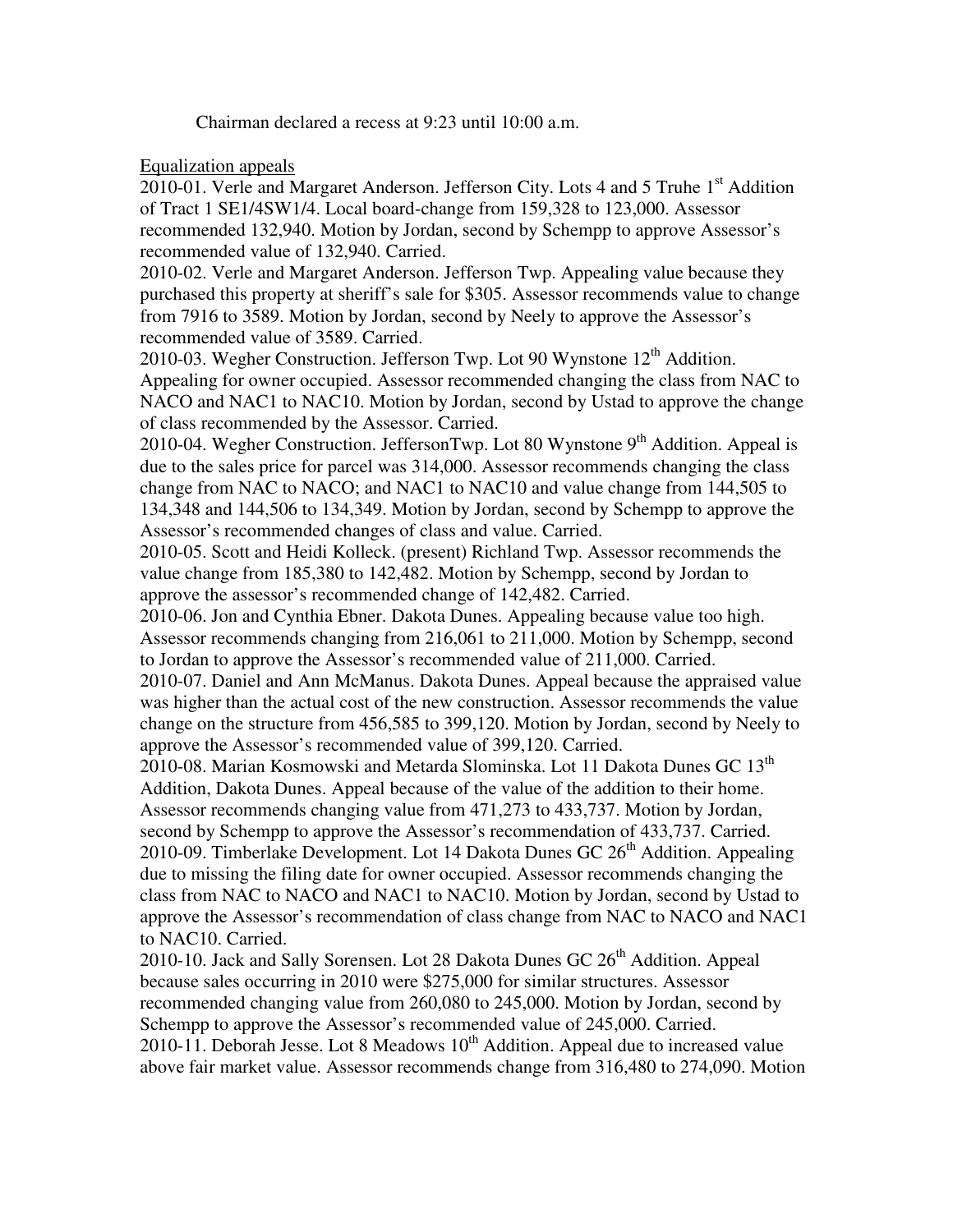by Jordan, second by Neely to approve the Assessor's recommended value of 274,090. Carried.

2010-13. Dakota Dunes Development. Lots 1-16 Meadows  $13<sup>th</sup>$  Addition. Appeal to align assessments with list price or sold prices. Assessor recommends changing the values of 47,500 to Lot 1 & 3 at 36,000 and Lots 2, 4-16 at 38,500 based on marketing. Dennis Melstad present for appeal. Motion by Jordan to approve at Assessor's recommended values, second by Ustad. Carried.

2010-14. Dakota Dunes Development. Lots 1,2,7,8 and 11 Dakota Dunes Golf Course  $22<sup>nd</sup>$  Addition. Appeal to align assessments with list price or sold prices. Assessor recommends changing the values of 92,500 to: Lot 1-80,000; Lot 2-90,000; Lot 7-75,000; Lot 8-80,000; Lot 11-85,000. Motion by Jordan, second by Ustad to approve the Assessor's recommend values. Carried.

2010-19. Dakota Dunes Development. Lots 1-24 Dakota Dunes Golf Course, 27<sup>th</sup> Addition. Appeal to align assessments with list price or sold prices. Assessor recommends changing the values of 55,000 to: Lot 1, 13-16-45,000; Lot 2-6, 12, 17, 18- 47,500; Lots 11 & 24-50,000; Lot 22-60,000; Lot 20-75,000, Lot 21- 80,000; Lots 7-10, 19 & 23 remain at \$55,000. Motion by Jordan, second by Ustad to approve the Assessor's recommend values. Carried.

2010-12. Glen and Tanya Boehmer. Lot 27 Prairie  $10<sup>th</sup>$  Addition. Appeal due to value is more than the purchase price. Assessor recommends changing value from 213,587 to 195,500. Motion by Schempp, second by Neely to approve the Assessor's recommended value of 195,500. Carried.

2010-15. Paul Dailey. Jefferson Twp. Parcels. 17.00.96.1000; 17.00.96.2000;

17.00.96.3000; 17.00.97.3000. Values too high. (Paul Dailey present) Assessor explained about previous grassland "rating" is now brought to its pure value. 17.00.96.1000-Value 309,309/local board 274,389/assessor recommends 201,026; 17.00.96.2000-value 74,564/local board 56,547/Assessor recommends 60,400; 17.00.96.3000-Value 217,705/local board changed to 174,210/assessor recommends 159,652; 17.00.97.3000-

Value-247,166/local board changed to 200,035/assessor recommends 127,980. Motion by Neely, second by Ustad to approve the Assessor's recommended values. Carried.

2010-16. Paul Dailey. 14.00.22.4000. Appeal because value is too high. Value is 94,824. Assessor recommends value is 75,311. Motion by Ustad, second by Schempp to approve the recommended value of the assessor. Carried.

2010-17. James Dailey. 17.35.30.1010; 17.36.30.1030. Appeal value because the increase in valuation too high. 17.35.30.1010-value 68,929/local board changed to

51,443/Assessor recommended 41,167; 17.36.30.1030-value 17,361/local board changed to 12,767/ assessor recommended 11,469. Assessor explained that wrong soil type had been picked up. Motion by Ustad, second by Neely to approve the Assessor's recommendation. Carried.

2010-18. Michael and Mary Limoges. Alcester Twp.W1/2Gunnare Tr 1 in W1/2. Appeal is due to land value is too high in comparison in land and home value. Local board changed from 82,592 to 52,938/251,275 to 220,000. Assessor recommend change to 67,948 and 220,000. Motion by Schempp, second by Ustad to approve the Assessor's recommended value. Motion carried.

**Recess**